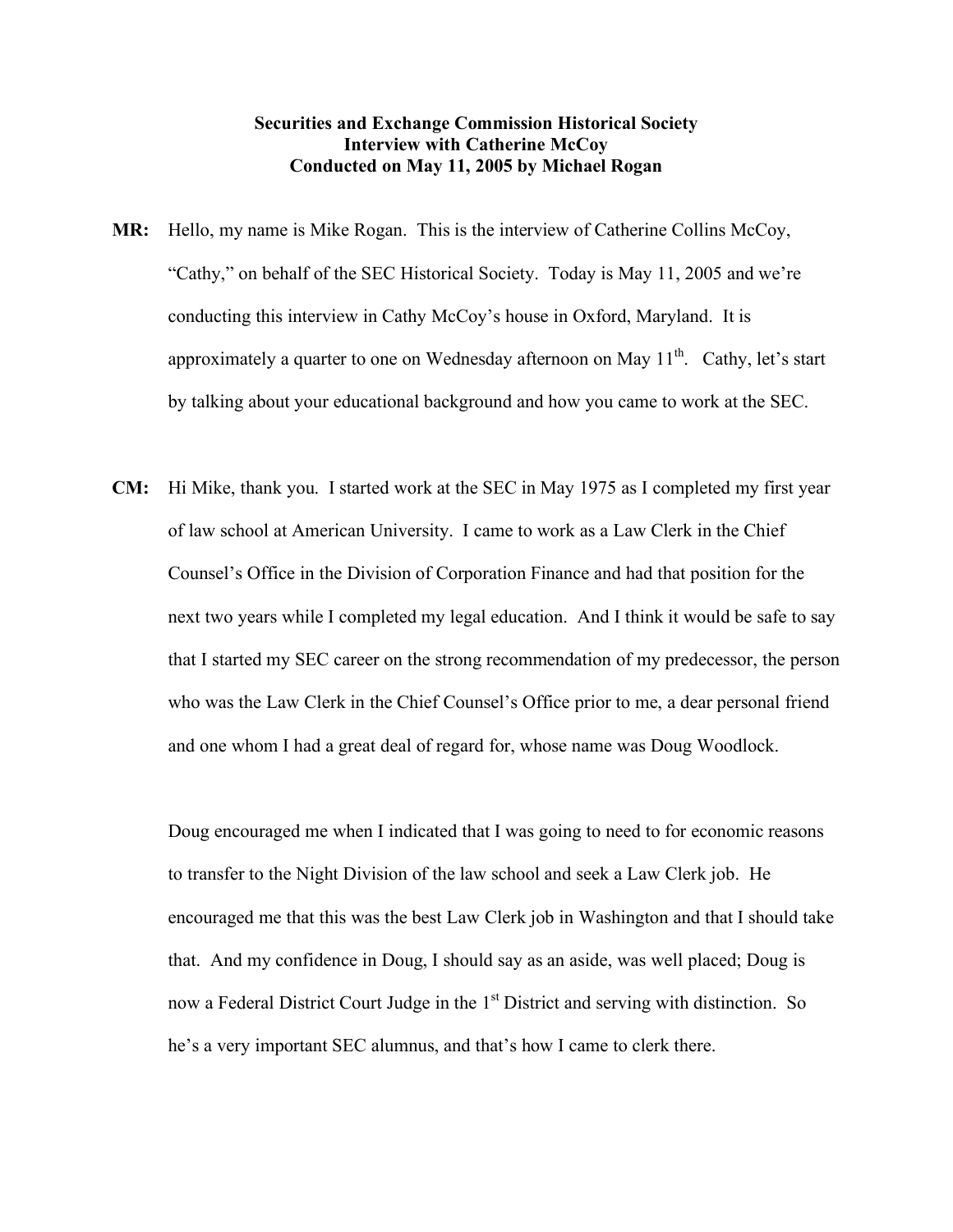- **MR:** So you were a Law Clerk in the Chief Counsel's Office while in law school and then were hired permanently once you graduated?
- **CM:** That's correct. I was hired permanently and in fact was the envy of my law school classmates because I never went through the rigors of interviewing. I was offered a permanent job as a Branch Attorney and at that time I couldn't think of any job I'd rather have than being able to stay on in Corp Fin. So I took the position as a Branch Attorney in Branch 8 as I recall. The Branch Chief was Howard Morin and I had that position reviewing registration statements and proxy statements in 34-Act Reports for a couple of years and then had the opportunity to go to the General Counsel's Office. I worked in the General Counsel's Office in a new unit that the-then General Counsel Ralph Ferrara was establishing called the Counseling Group, and I was recruited to be a member of the Counseling Group team.

It turns out that I didn't enjoy that quite as much as my Corp Fin work, so after about a year in the Counseling Group, I returned to Corp Fin. The Counseling Group's main function was to review the Commission calendar, review memoranda from the Enforcement Division as well as the Operating Divisions, Corp Fin and Investment Management, with their rule-making recommendations and other matters that required Commission action—to review those and separately advise the Commission as to whether the Division making the recommendation was making the right recommendation or doing so for the right reasons.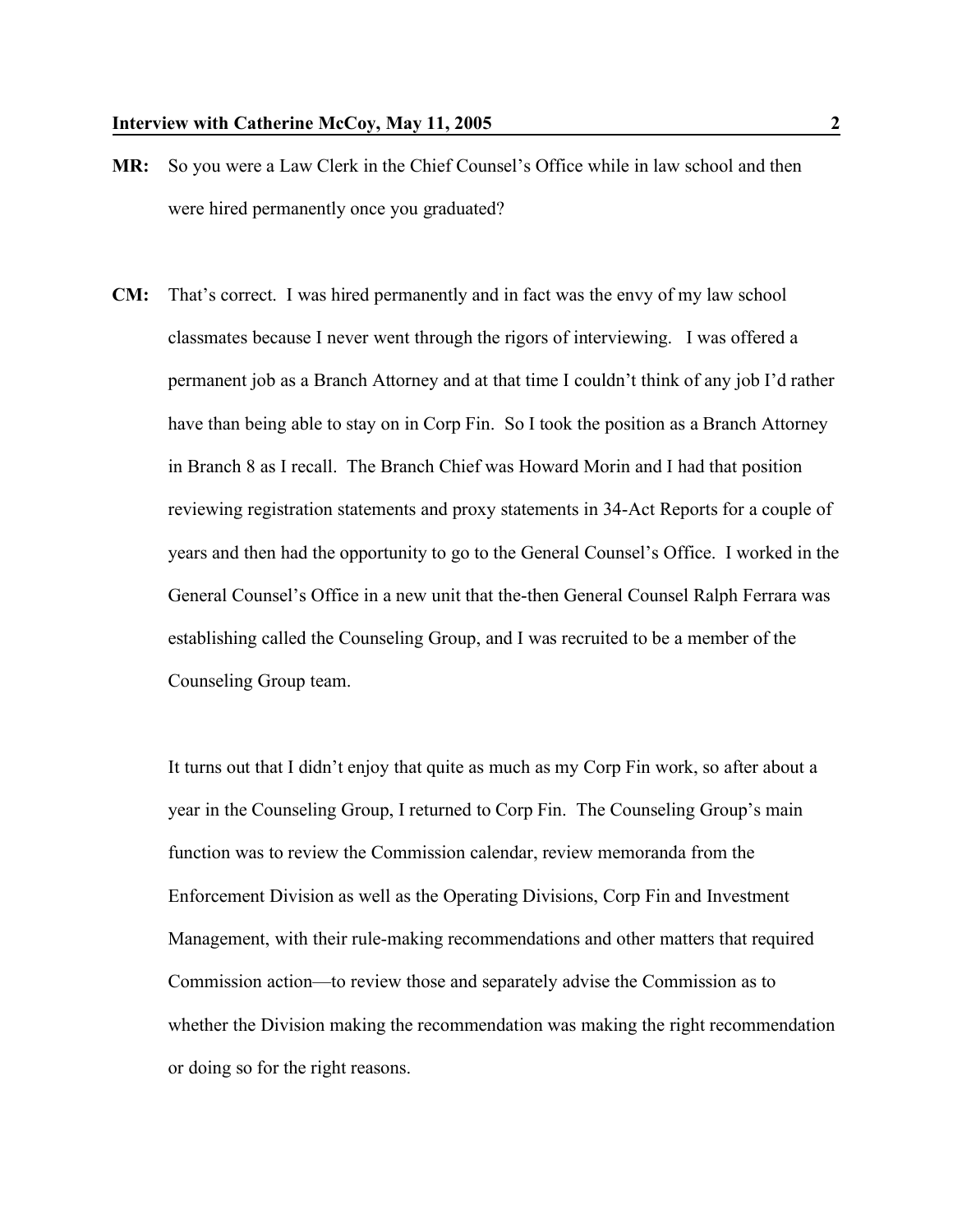- **MR:** Who was the Chairman at that time?
- **CM:** I think it was Harold Williams. This would have been 1978—'79. I also remember during this time, Roberta Karmel was a Commissioner and John Evans was a Commissioner whom you knew well, Mike, as one of his Law Clerks.
- **MR:** I remember now that you mention it there was some sense at the Commission level that the staff of some of the Divisions had perhaps too independent a view and the Counseling Group was a way to make sure that the law didn't get too creative.
- **CM:** I think there was another view at the staff level in the Divisions. The Counseling Group was not the most welcomed development from the perspective of the staff because now, in addition to having to satisfy the Chairman and the other four Commissioners and their respective Legal Assistants about the soundness of your legal analysis, you now had to also satisfy another whole group which was the General Counsel's Office Counseling Team, and sometimes there would be warring memos.

As I recall this being the late '70s, there had been a crisis of confidence in New York City about its police department and some corruption scandals and whoever was Mayor of New York had put in a Civilian Review Board to oversee the police department and make sure that it wasn't out of hand, and restore public confidence in the New York City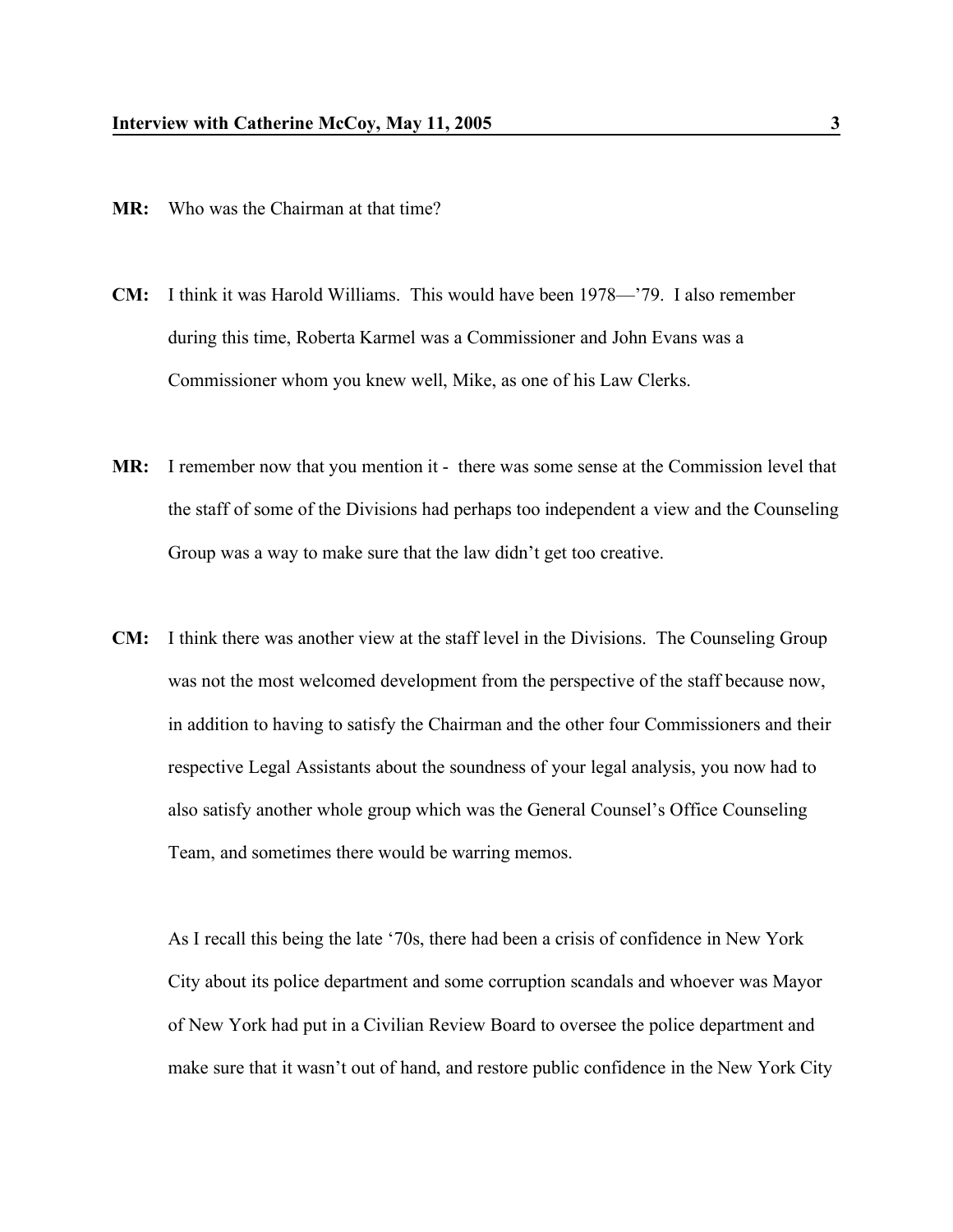Police, and one of my friends who was still in Corp Fin referred to me and the rest of the Counseling Group Team as the Civilian Review Board, which captured I think pretty well at least at the staff level of the Divisions how welcomed this added scrutiny was.

- **MR:** I had forgotten that; so you came back to Corp Fin?
- **CM:** When I was a Law Clerk in the Chief Counsel's Office I was actually very lucky because I had the opportunity even before graduating from law school to be involved in drafting some rules—doing rule making and drafting releases and had enjoyed that very much. So a position opened up in Corp Fin in the Office of Disclosure Policy and I decided to apply for that because frankly after a year in the Counseling Group, I decided it would be more interesting to be doing the original work myself, doing the rule making and writing the releases than just second-guessing those who had done them. I was lucky enough to get that position, and so I moved back to Corp Fin and to Disclosure Policy and then did primarily rulemaking for quite a few years.
- **MR:** And who was the Division Director then and who was the Head of the Disclosure Policy Office?
- **CM:** The Division Director when I started was Alan Levenson and then after he left, Dick Rowe was the Division Director. When I moved back to Corp Fin, I believe Ed Greene was then Director and Lee Spencer was the Associate Director or Deputy Director who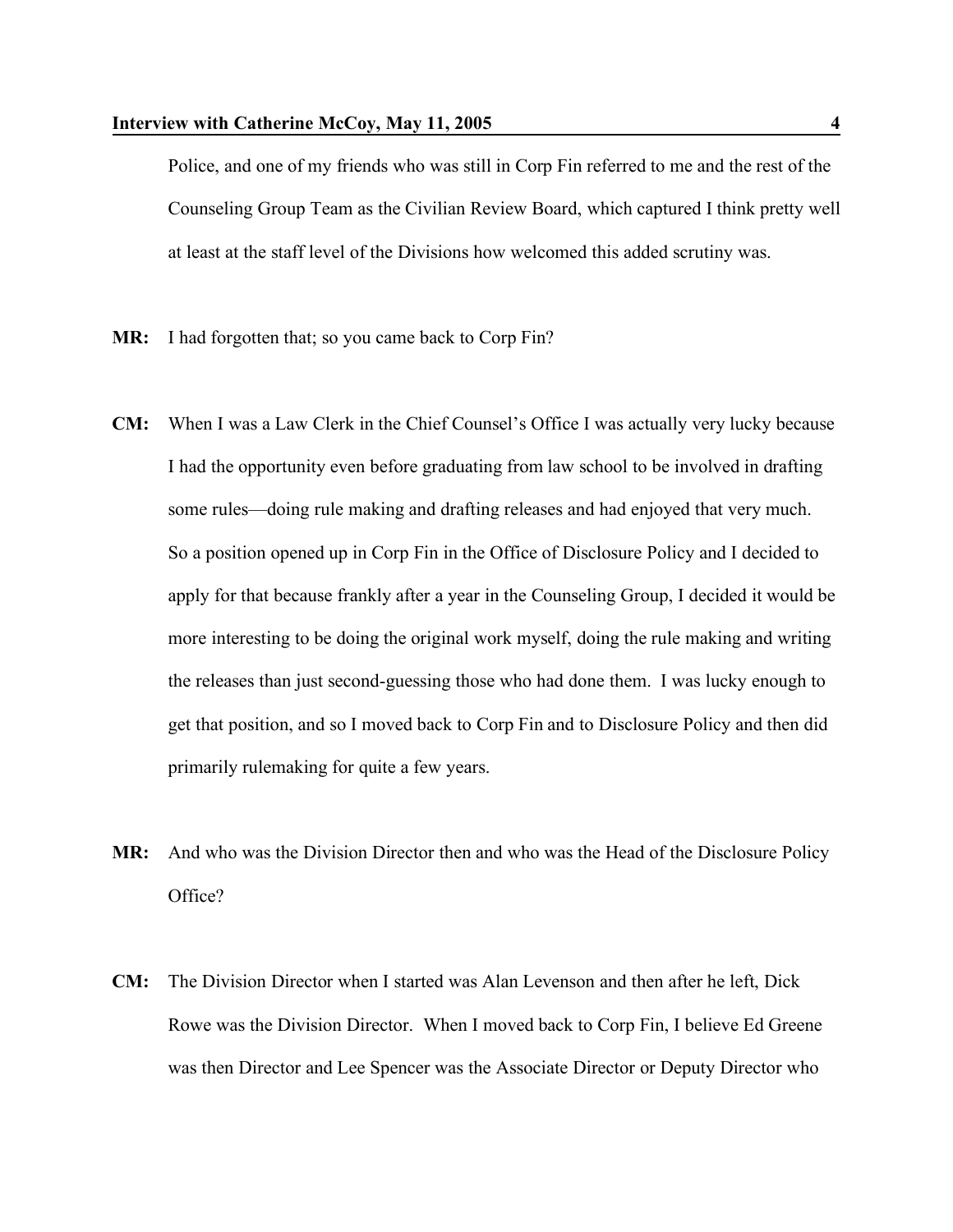had responsibility for disclosure policy and John Huber had just become the Head of the Office of Disclosure Policy when I joined it. So I worked very closely with John Huber then for a number of years which was really a great privilege. He's a terrific lawyer and mentor and made the rule making process really intellectually challenging and interesting and fun.

- **MR:** And what rules do you remember working on?
- **CM:** We worked on the huge project of the Integrated Disclosure System which carried on work that had started in prior years under Dick Rowe's leadership. Dick had started Regulation SK and there existed Form S-16 which is the short form that incorporated '34 Act reports for '33 purposes but only for resale of restricted securities rather than fresh capital raising. Under the leadership of Ed Greene and Lee Spencer and John Huber, and Mike Connell, who was briefly at the Commission as an Associate Director for some part of that project, we put a whole team together in the Office of Disclosure Policy and proposed extensive organization of Regulation SK to put all of the substantive disclosure requirements there, rather than repeating them in the various '33 Act or '34 Act Forms, and Forms S-1, 2, and 3.

One of the most heated parts that I remember that was my directly my responsibility was the Shelf Registration rule. And I say heated because it was an interesting study in rule making history; the rule was proposed and since it was in the nature to allow Shelf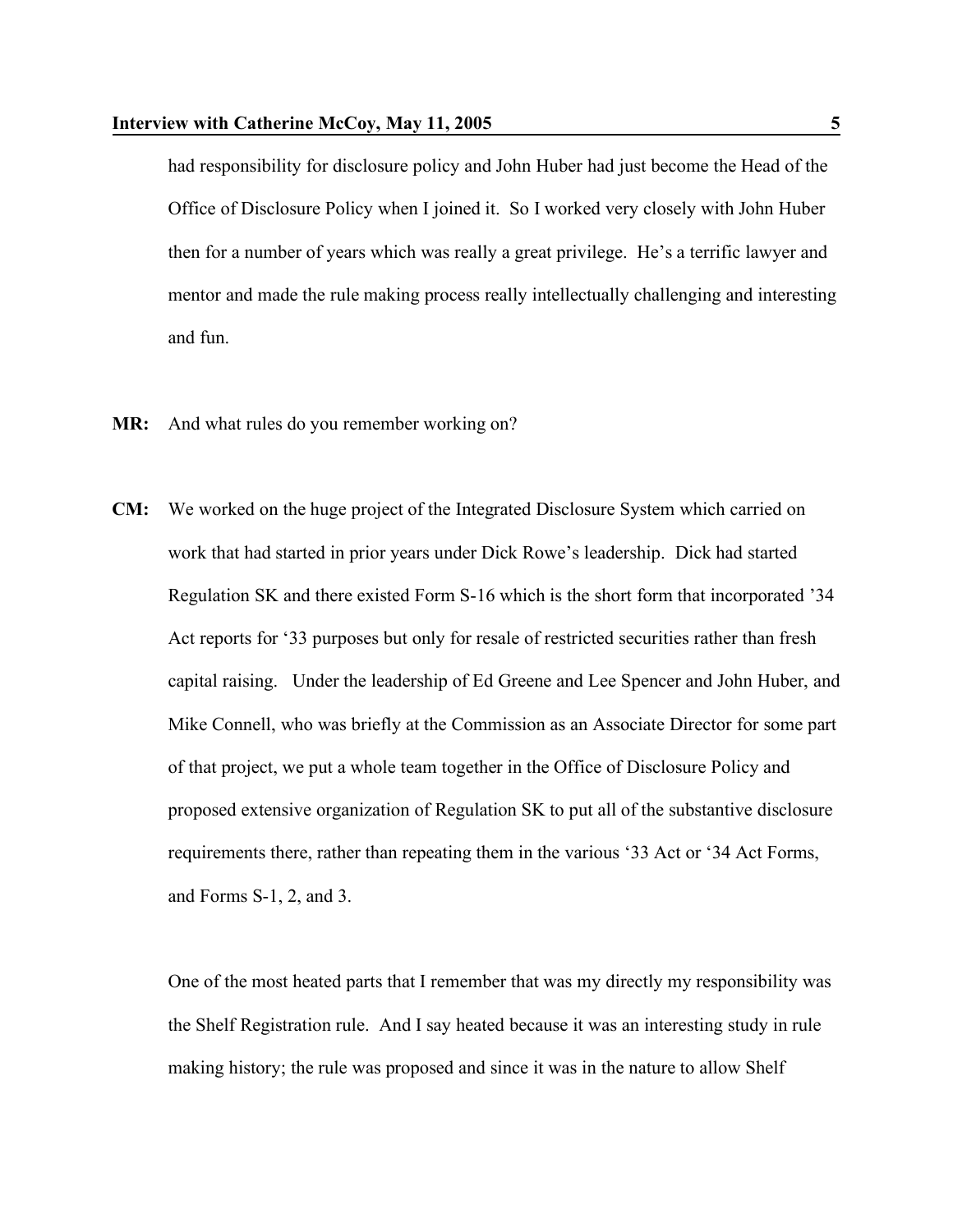Registration for new capital raising, it was fairly revolutionary but relying on the efficient market theory and restricting it to seasoned companies with '34 Act Reports that were widely followed, it made sense intellectually and was certainly welcomed by the Issuing Committee. Since it was in the nature of deregulation, those affected by the Commission's rules just almost automatically or by reflex applauded it in the comment process.

But then late in the process, just before adoption of the rule would have been on the schedule, all of a sudden the Wall Street community seemed to wake up and realize this might not be good for us; this could affect us in ways that we don't like, and they deluged the Commission with visits, with adverse comment letters, and a huge hue and cry.

**MR:** What didn't they like about it?

**CM:** Well there was the text and the subtext—the spoken and the unspoken. They said that they were concerned that this would really jeopardize investor protection, that a prospectus without full disclosure physically present in it would be harmful to new investors and that the Commission was really just not living up to its mandate to protect investors.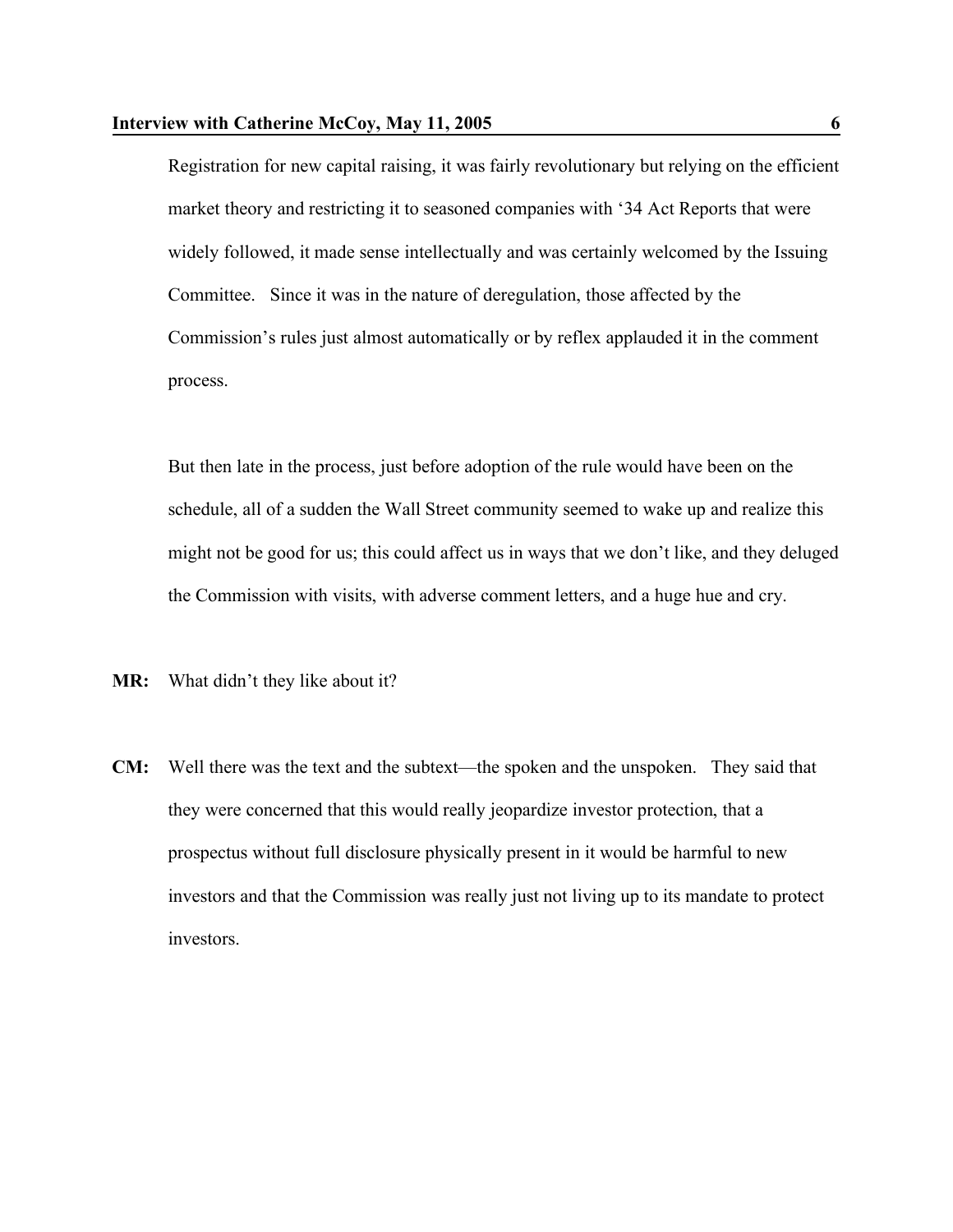The fact that most prospectuses at that point in time were never seen by the investors until they got them with the confirmation after they had made the investment decision undercut that argument, but that was an argument made nonetheless.

The staff and the Commission actually thought that part of the problem was that it was a fear of upsetting the traditional underwriter relationship with issuers which could cause issuers to essentially shop around for underwriters and lead to adverse impact on the underwriters' fees. Now to the extent that might happen that was something that the staff and the Commission thought would be a good thing.

- **MR:** Competition?
- **CM:** Yes. Competition is not a bad thing. Their argument was that the quality of disclosure would suffer because underwriters would come in at the last minute and issuers would be reluctant to change the disclosure in a previously issued '34 Act Report for fear that changing it might suggest an admission that it wasn't accurate before. They argued that when the underwriters come in to do a public offering historically and up to that point, the underwriters—with their counsel—through the prospectus draft line by line, challenging every bit of content, was what improved the quality of disclosure and protected investors.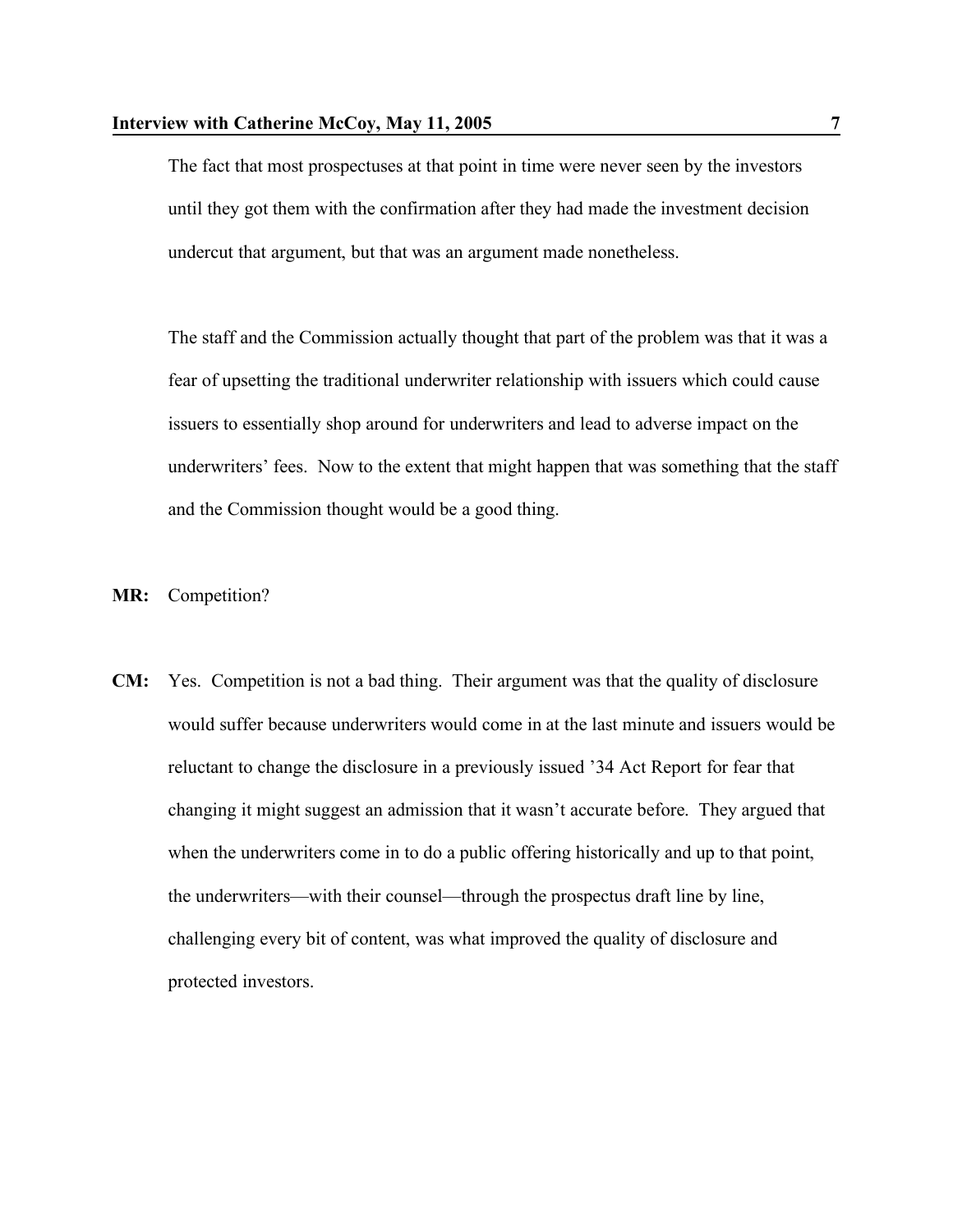To a certain extent their arguments convinced the staff that we were right—that if most of the market activity going on was secondary market activity in reliance on '34 Act Reports, a system that put the '34 Act Reports in a very much secondary role in terms of quality and where issuers and underwriters and counsel only really focused on disclosure when there was a '33-Act Registration Statement, was not a good system; it didn't help most investors and didn't help support the quality of disclosure in the market that was really needed and that attention should be shifted to the '34 Act Reports. But this was not done without a fight; hearings were held, which was my first experience running hearings on rule making and that was pretty interesting.

- **MR:** And who was on the Commission at that time? In today's era where we have a fairly divided Commission, was the Commission divided on this?
- **CM:** It was as a matter of fact. Barbara Thomas was on the Commission and Jim Treadway.
- **MR:** John Evans was.
- **CM:** I'm having a hard time remembering who was Chairman at that point. This was '82.
- **MR:** And so who was the Commission at that time?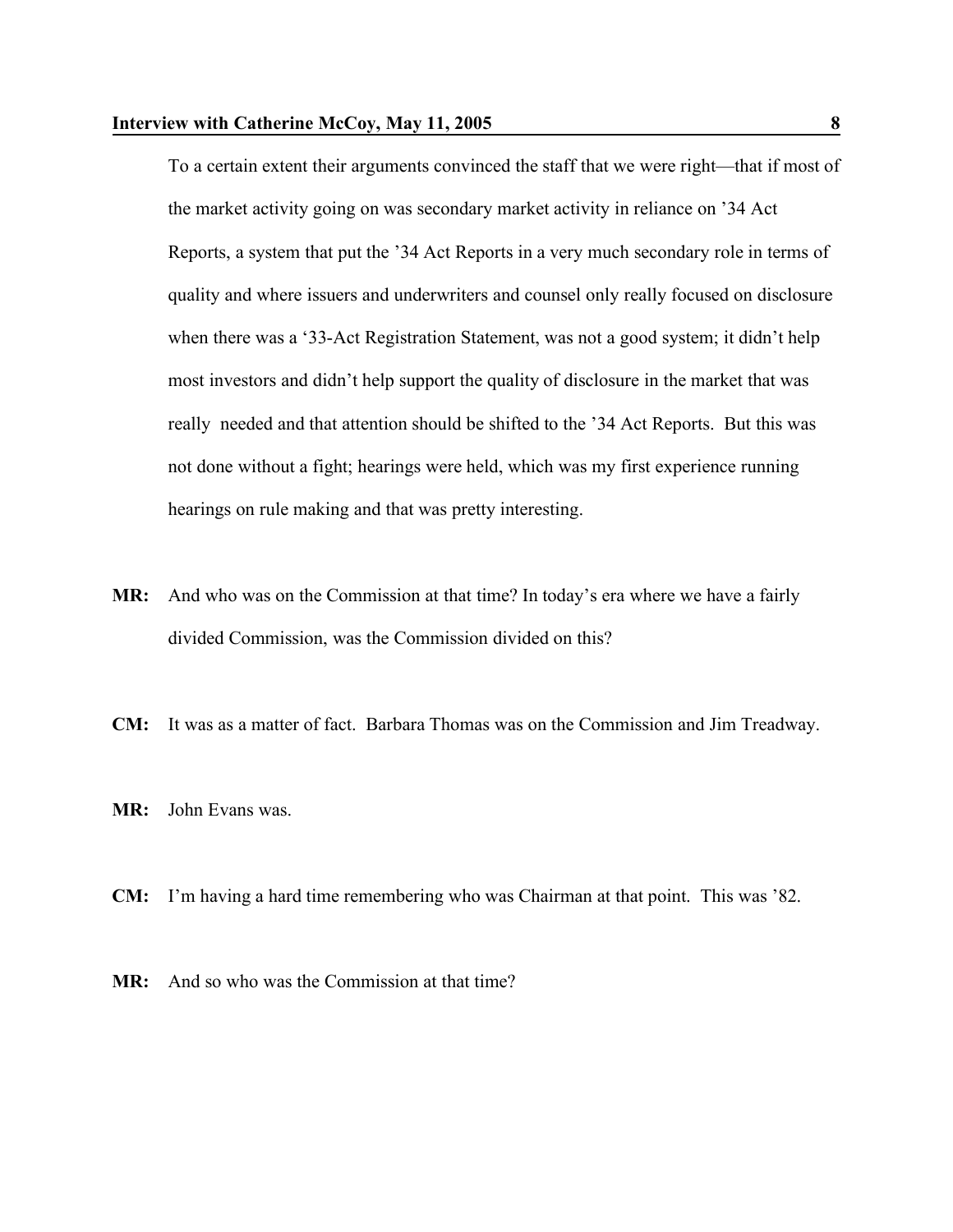- **CM:** The Chairman was John Shad, and Barbara Thomas, Jim Treadway and John Evans were Commissioners at that time.
- MR: And it was a divided vote or do you remember?
- **CM:** I remember that Barbara Thomas was opposed to the Shelf Rule and may even have written a dissent. I believe she did write a dissent. Jim Treadway ended up voting in favor as did the Chairman, and so it was probably a three to two vote with two dissents.
- **MR:** And the Shelf Registration Rule is one that has worked great. And everyone I think would say it did everything that it needed to do.
- **CM:** I think it did; it was a real success. I was really very privileged to be a part of rule making proceedings that did have such a dramatic impact and focus. It did what it was supposed to do in that it focused greater attention on '34 Act reports and not just on the preparation of '33 Act filings, with greater attention being focused by issuers, but also the staff's attention focused on '34 Act reports.
- **MR:** And what other rule making initiatives do you remember from that era? Didn't you work on the Beneficial Ownership rules?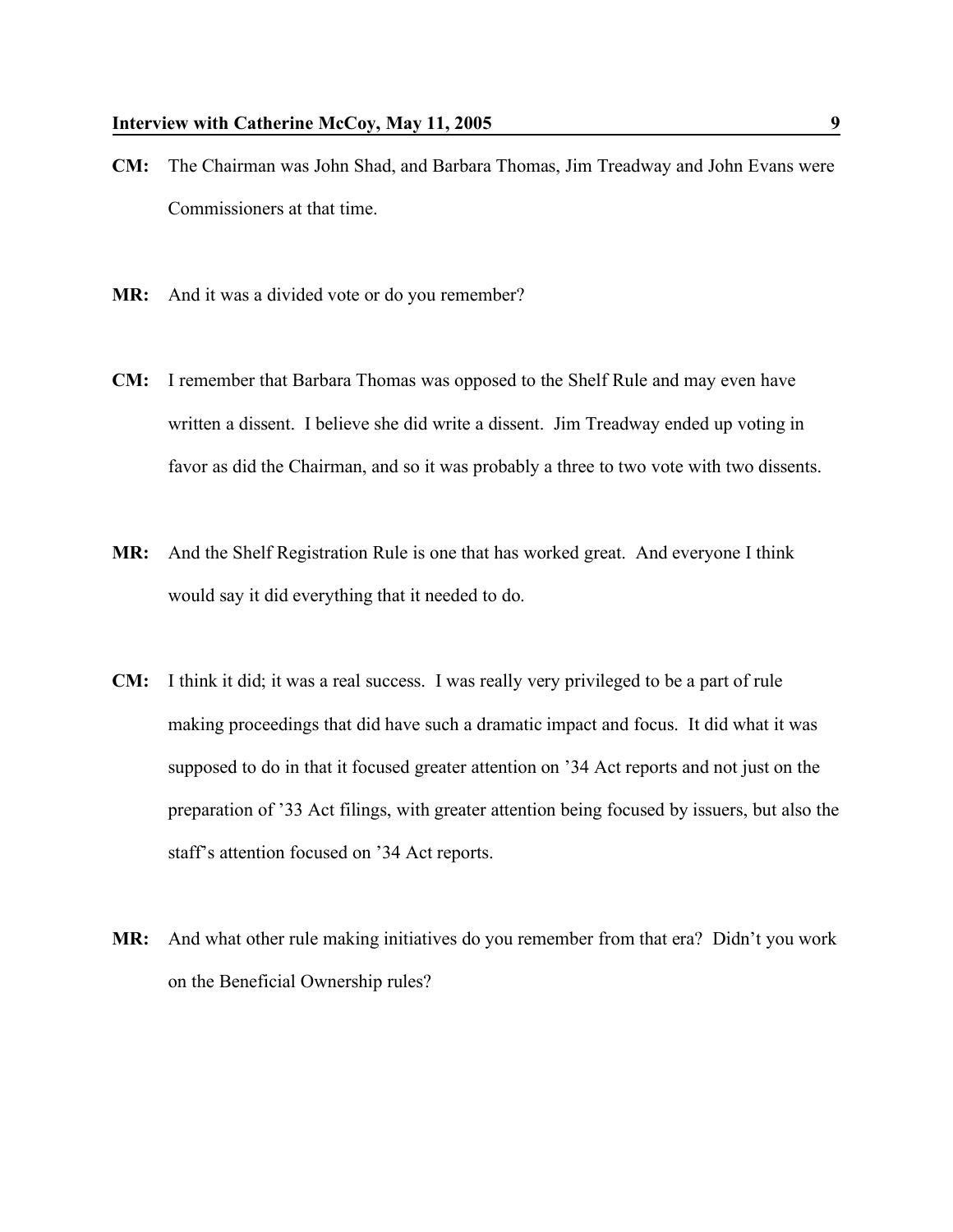**CM:** I did—that was a little bit later. I got involved directly as the point person when I was Associate Director of Legal in the Division, which was a few years later. There had been a Corporate Governance Staff Report headed up by Amy Goodman and among the controversial recommendations coming out of that was one that was very important to the issuer community. They were seeking to be able to contact the beneficial owners of street-named securities because at that point issuers were having a hard time, in some cases at annual meetings, even being able to muster a quorum to elect Directors and ratify auditors. Basic corporate actions were becoming stymied because so much of the stock ownership was in street name through the brokers. Brokers were obviously highly concerned for competitive reasons about disclosing who their customers were. The Commission, headed up by Amy and then I took over this task, put together a committee with representatives from the New York Stock Exchange as the referees and the issuer side as well as the broker/dealer side. I served as the SEC observer or representative to try to come up with an approach which ended up being the NOBO, the Non-Objecting Beneficial Ownership, Rules which put together an approach that didn't upset the broker/dealer community from a competition standpoint, didn't violate customer privacy rights or concerns or expectations, but still allowed the issuers to get in touch with their non-objecting beneficial owner shareholders.

One of the big sticking points as I recall was whether affirmative consent of the customer was necessary or whether it was sufficient if they simply didn't object to receiving material directly. And then an intermediary was established so that the issuer didn't get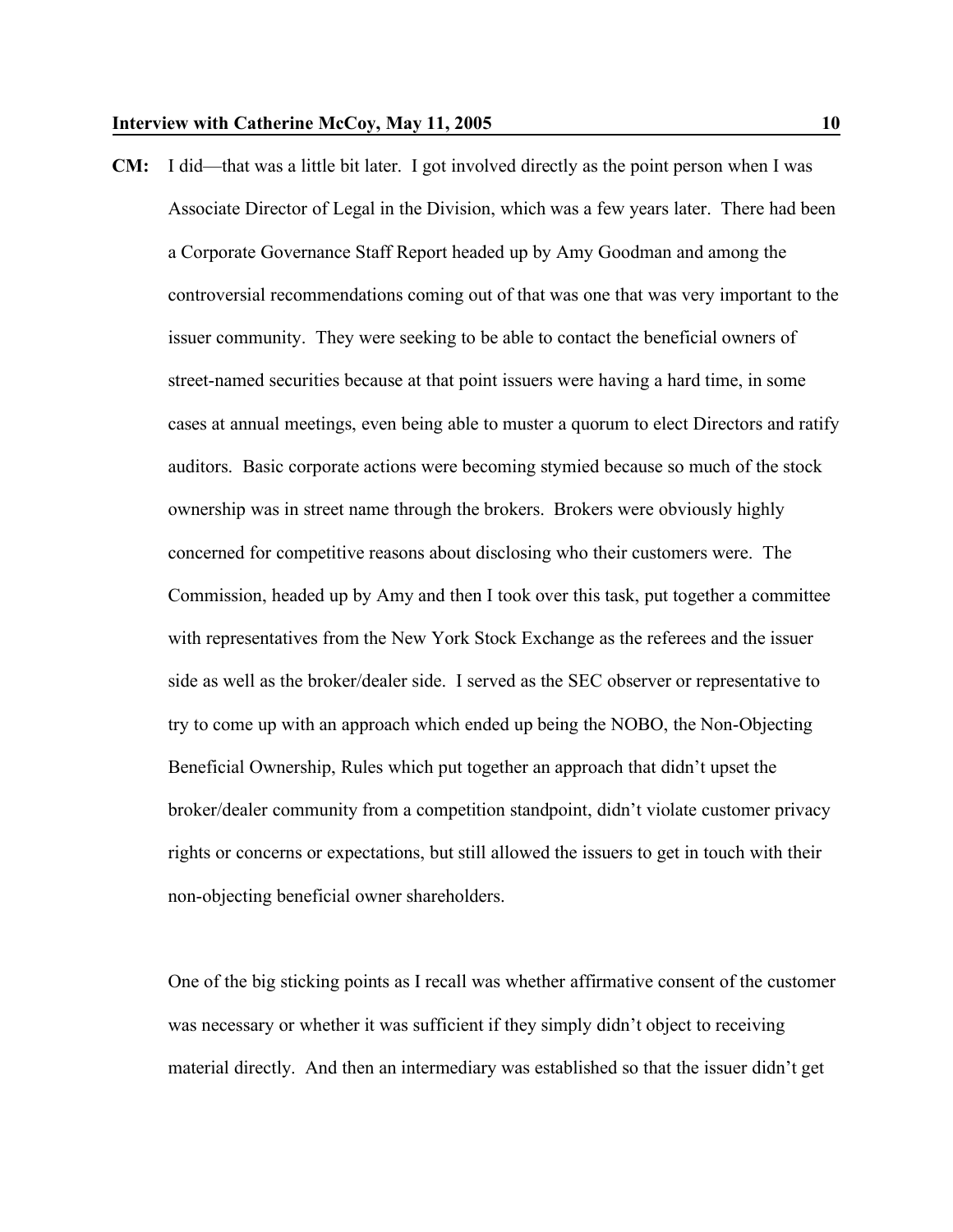the addresses; the intermediary got the addresses with the broker information stripped, and it was all very elaborate, but actually kind of fun to watch—amazing in fact to see that these two sides who had been so far apart could actually get together on something that would be helpful.

- **MR:** It's funny when you think back on—all the energy that can go into a decision like that when you're five years past the time or ten years past the time you really sometimes sit back and say did we really spend all that time coming to this conclusion. Were you in Disclosure Policy or Corp Fin when executive comp became such a big issue?
- **CM:** Oh yes.
- MR: In the '80s and '90s and remains with us today?
- **CM:** I was; I'm not sure if I should admit that. I had some responsibility for some of the interpretive releases—not the totality of the disclosure. But as a matter of fact, I did work on a rework of that item in an effort to try to streamline the interpretive problems that it created. I'm not sure how successful that effort was because I think it's just inherently one of those disclosure requirements where compliance is never going to be all that happy.
- MR: And did you work on the Q&A releases...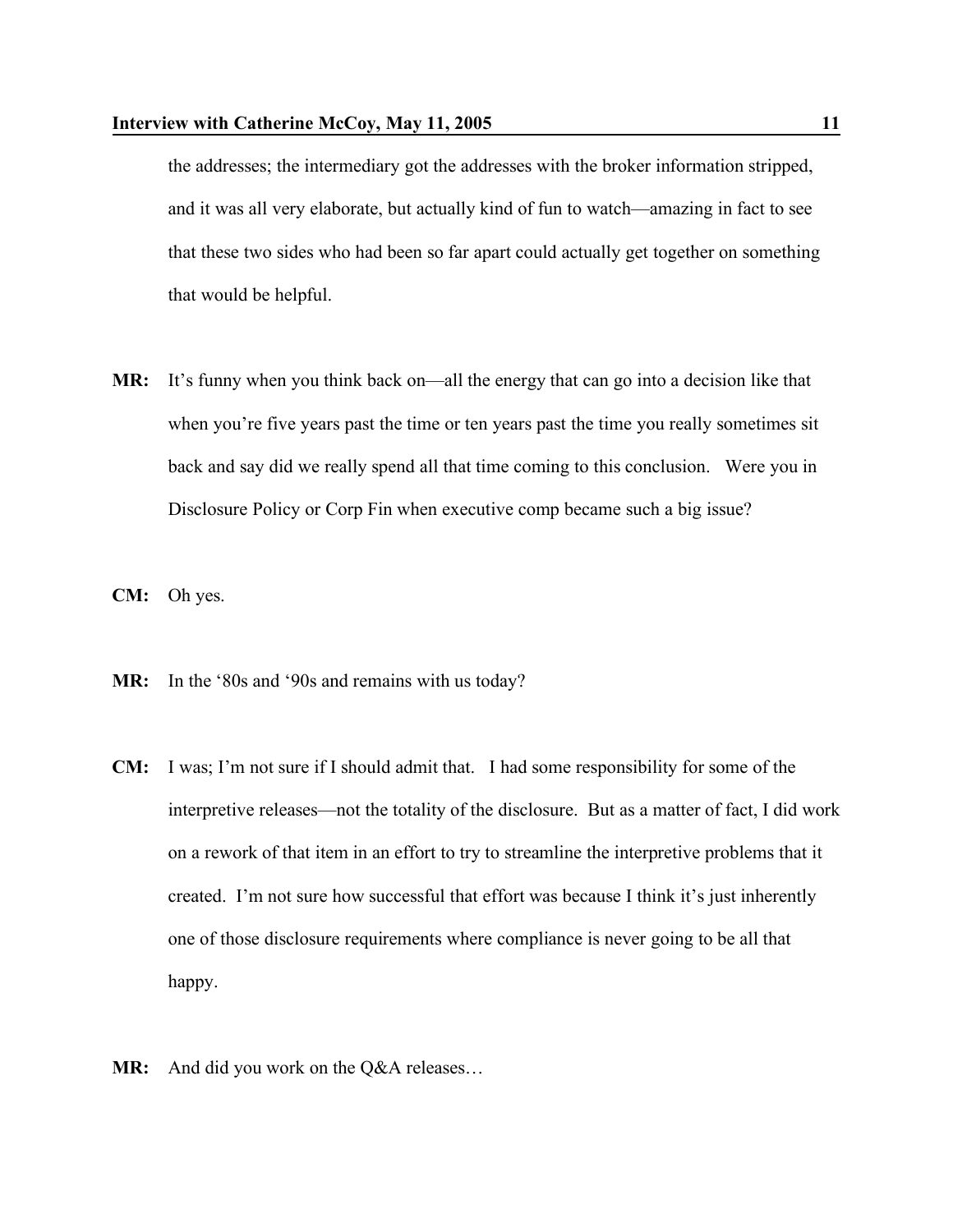**CM:** I did.

**MR:** … and what is a prerequisite?

- **CM:** I did; it's interesting that the Integrated Disclosure and Shelf Rule Releases were just much more intellectually satisfying, and therefore came to mind more promptly than executive compensation and what constituted a perk. It had to be done but it wouldn't necessarily be a highlight.
- **MR:** What other big rule makings were you part of in your time in the '80s?
- **CM:** After completing the Integrated Disclosure Project, that having been a multi-year effort including the Shelf Rule, since Disclosure Policy was purely a rule making office, we looked around and decided that an area that was ripe for review and, we hoped, for streamlining and simplification, was Section 16. All of the rules and interpretations thereof had grown out of control—just too difficult an area for insiders to try to comply with in good faith.

It was really a tough area; so that was a project that began while I was in Disclosure Policy and I was part of the decision to undertake that project. I must say that it was such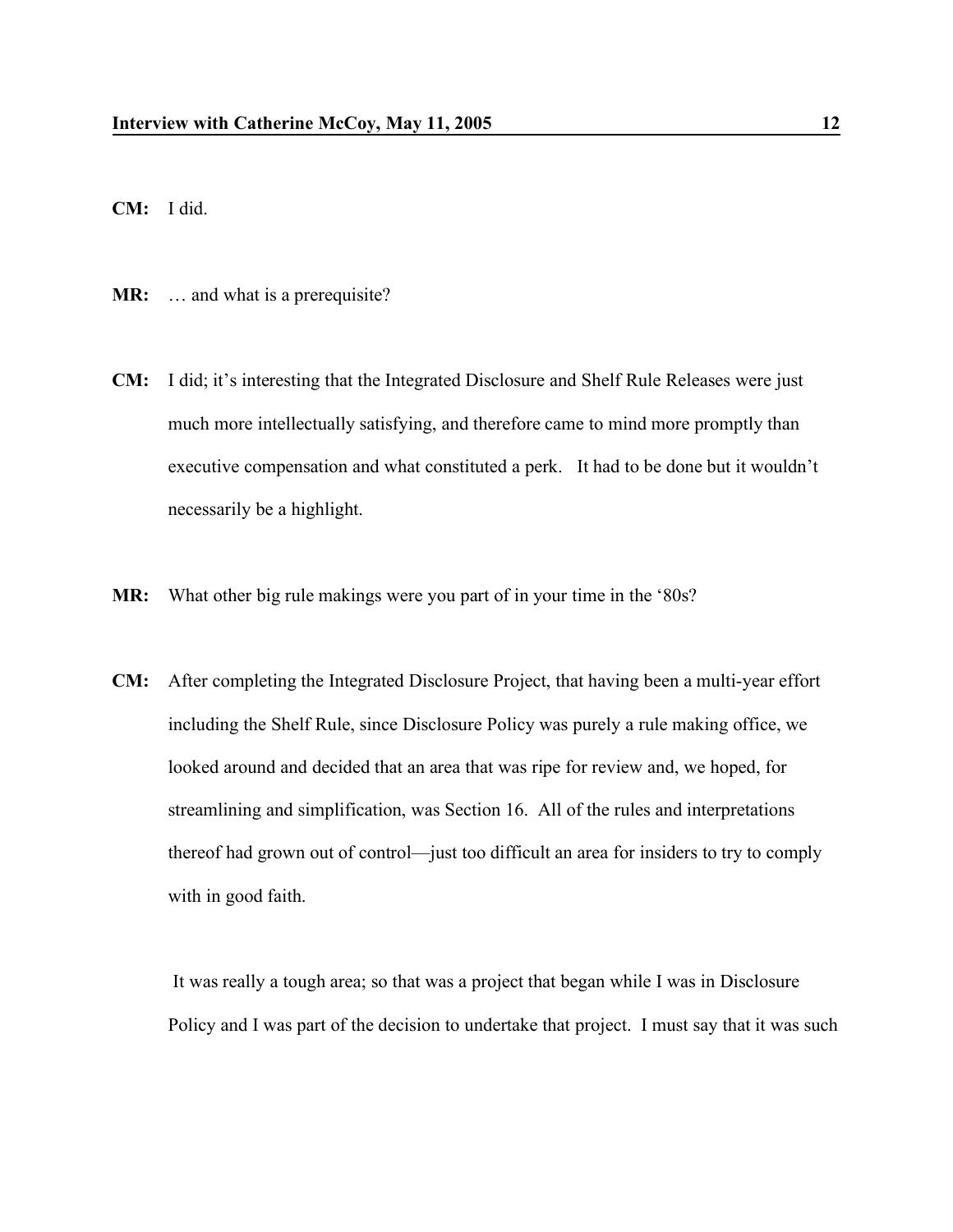a huge project to undertake that it then went on for years before ever seeing the light of day in the form of proposals.

I then moved up to become Associate Director—Legal, and the other big rule making initiatives going on at that time involved EDGAR. A separate Associate Director position was created for EDGAR implementation and Amy Goodman headed that up while I was in charge of the non-EDGAR rule making through Disclosure Policy as well as the Chief Counsel's Office which involved no action letters and interpretations as well as enforcement liaison.

The Section 16 project consumed a lot of staff time, but didn't result in a proposal actually going forward during my stay at the Commission. While I was Associate Director, a lot of my time involved enforcement liaison because a lot of enforcement cases involved accounting fraud. Those either would have been cases that started in Corp Fin with a Corp Fin referral or ones that Enforcement pursued from other sources, but in any event, Corp Fin and the Chief Accountant in Corp Fin, Howard Hodges, and I would be involved to make sure that accounting policy was consistent across the Board, and that Corp Fin's view of the appropriate accounting was consistent with the Enforcement Division's view of the appropriate accounting, so that the agency was speaking with one voice or on one sheet of paper. For example, this often involved what the appropriate standards for revenue recognition, one of the favorite hot-button Cooked Books cases, would be.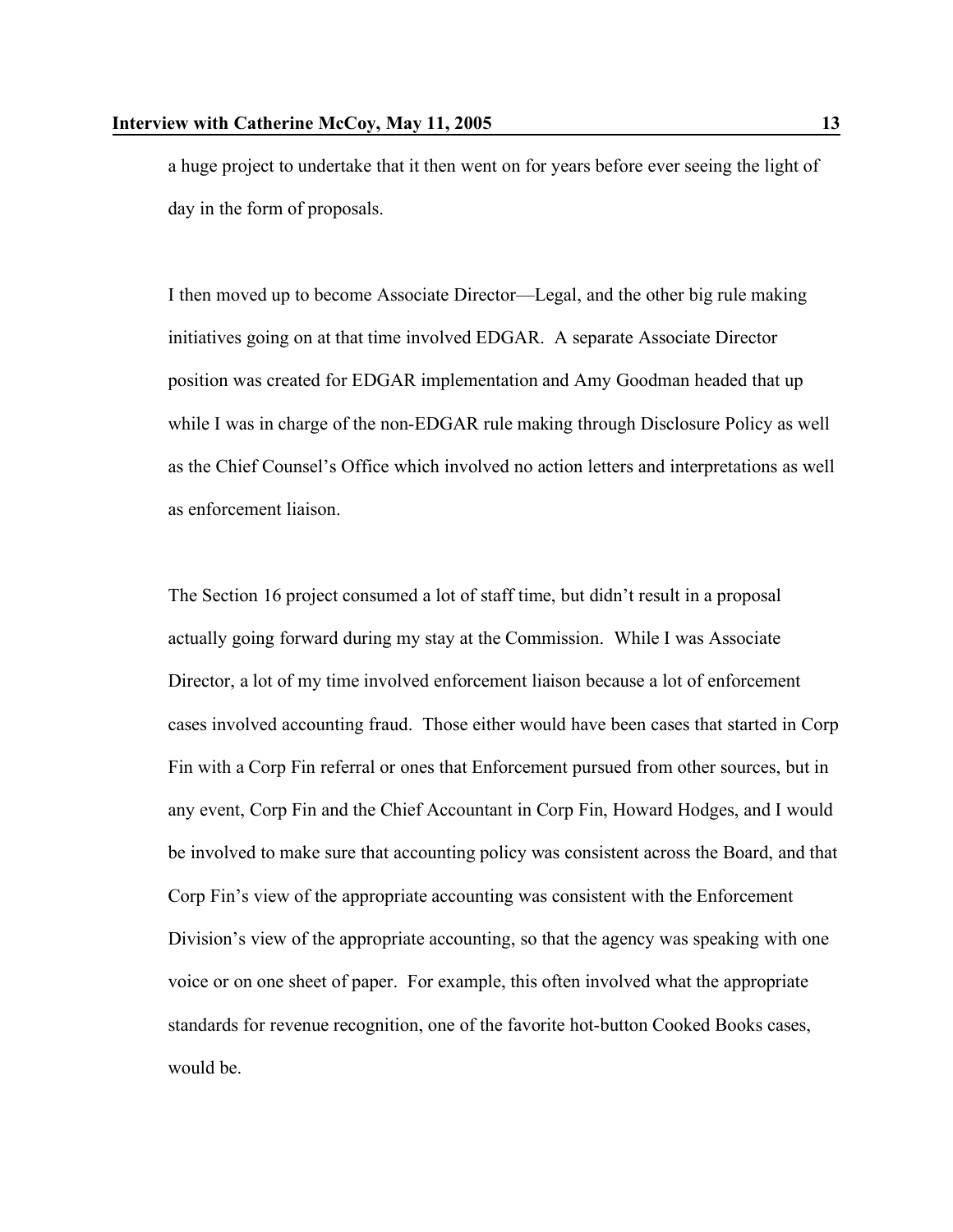At that point, when I was Associate Director, the Chief Counsel was Bill Morley, who was obviously incredibly capable and a joy to work with, both on a personal and professional level. Bill handled his duties as Chief Counsel so well that it freed me up to spend the time that was needed for Howard Hodges to try to educate this non-accountant on relevant accounting rules in each case, so that we could then make sure that we and Enforcement were sending the same message.

- **MR:** Who was Division Director of Enforcement at that time?
- **CM:** Gary Lynch was Director during a lot of that time that I'm speaking of.
- **MR:** You were talking about Howard Hodges and the Chief Accountant's Office for Corp Fin. Did you have much intersection with the Chief Accountant's Office for the Commission?
- **CM:** I did actually; I had a great deal. We called it the big Chief Accountant's Office. We in Corp Fin would refer to it that way so that we didn't get confused between Howard Hodge's and Clarence Sampson's offices. The big Chief Accountant's Office typically did not get involved in Enforcement cases; that would be Corp Fin's Chief Accountant liaisoning on that, but I got involved with the big Chief Accountant's Office very extensively in rule making. There were a lot of accounting issues associated with the various projects in the big Integrated Disclosure project.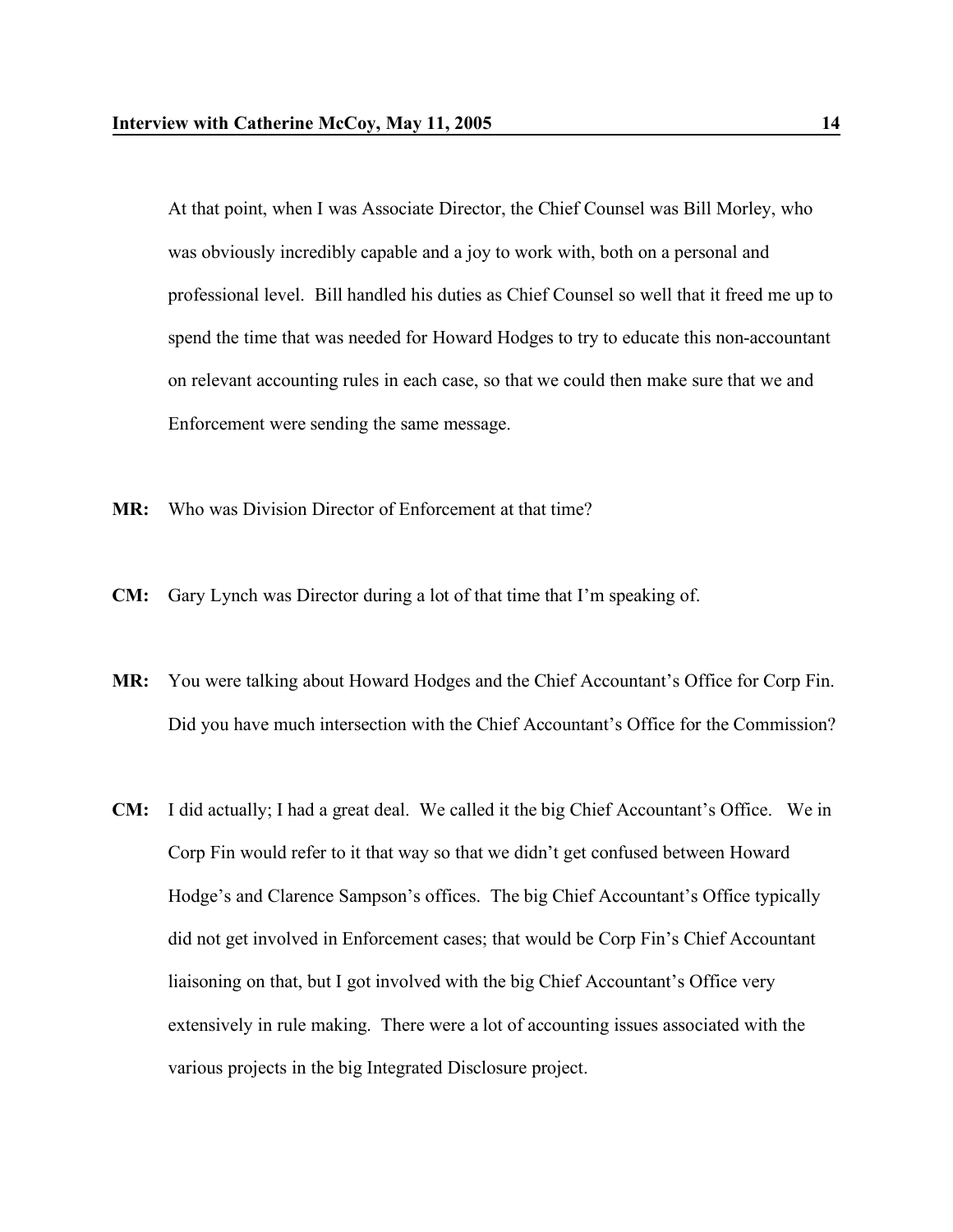For instance, the 10-Q revisions - we overhauled 10-Q, and that release, believe it or not, was co-authored by one of the professional accounting fellows in the big Chief Accountant's Office and me. Having a lawyer and an accountant try to draft a single document was kind of a novel thing, an interesting exercise for both of us in compromise and collegiality. But it was fun. The 10-Q is an important report and the accounting side for the unaudited financial requirements is as least half of the Report, so it had to be something that was jointly done. I was often involved with the big Chief Accountant's Office because of the years I spent doing rule making.

- **MR:** So at this point we're in the late '80s; you're Associate Director, with responsibility for the Chief Counsel's Office, and liaison between Corp Fin and Enforcement. What came next?
- **CM:** An opportunity came up. Jim Treadway, who had been a Commissioner, had left and gone into private practice and as I mentioned this is an era when there were an awful lot of accounting frauds. Today they might not seem as bad since we've now lived through Enron and World Com and others in the last few years, but at the time in 1986 it seemed as if there had been a lot of accounting failures and Jim was asked by the accounting professional groups to head up a private sector, blue-ribbon panel which was called the National Commission on Fraudulent Financial Reporting, but really always referred to as the Treadway Commission. It was sponsored by the AICPA, the Financial Executives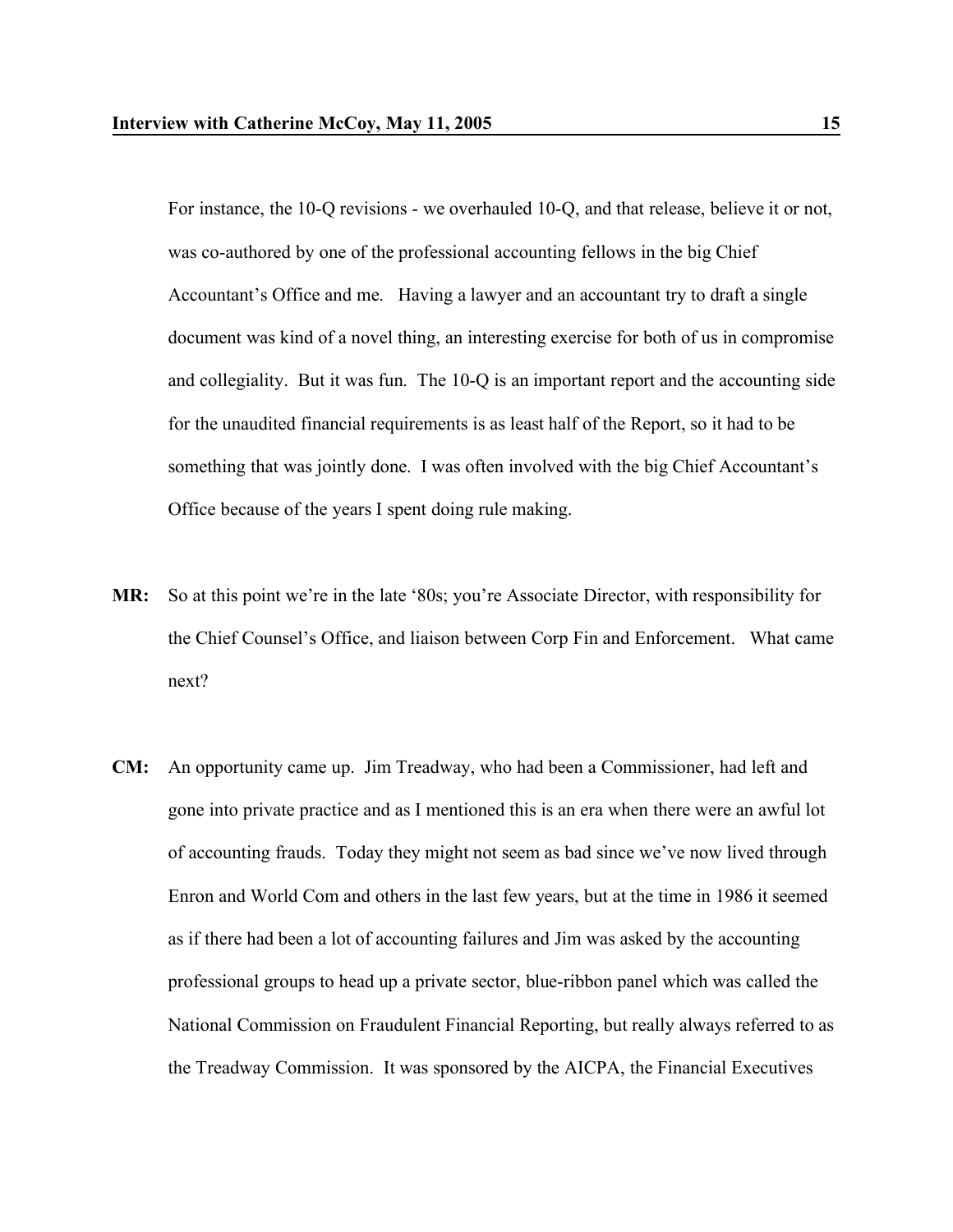Institute and the American Accounting Association, which is the academic accounting group.

Jim was charged with setting up this Commission to study the phenomenon and come up with recommendations to help issuers, regulators, Congress—the whole group of people who are affected by or had responsibility for financial reporting and protecting investors to try to come up with recommendations to see if all this could be prevented or reduced in the future.

I was given the opportunity to go join that effort and serve as the General Counsel of to the Treadway Commission. My SEC career ended, although it was almost like a halfway house or a gradual transition to the private sector because for the next year and a half when I worked on the Treadway Commission Report I was still doing public interest work, with the interest of investor protection, the same I had done during my eleven years at the SEC.

**MR:** And the Treadway Commission Report is still, in the Sarbanes Oxley world we operate in today, a basic underpinning of large pieces of Sarbanes Oxley, 404, Internal Controls, a lot of that grows out of the work of the Treadway Commission. Maybe you want to talk a little bit about how that Report got developed? What was the process by which you did your work?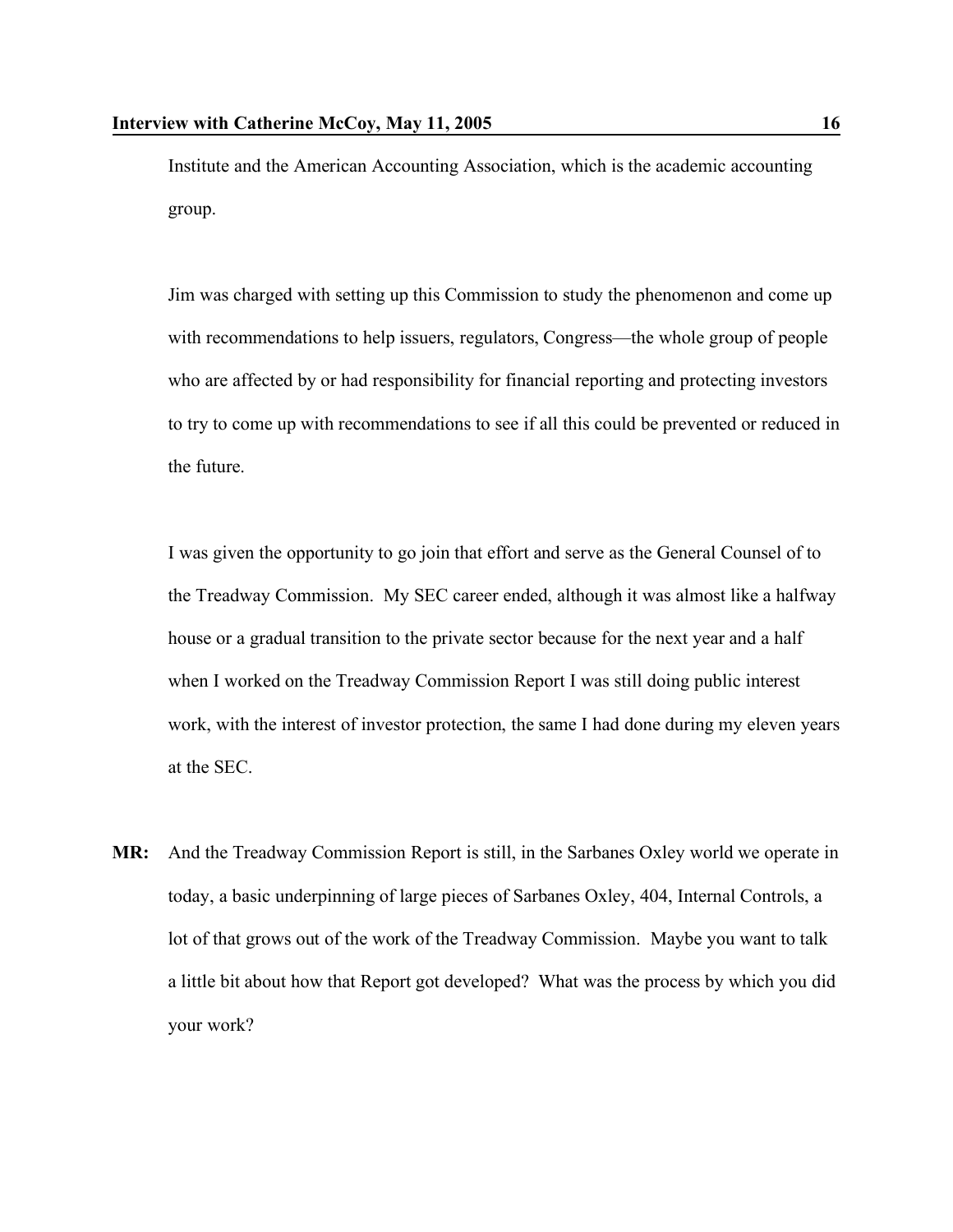**CM:** It was a multi-pronged approach. The Commissioners—and it was a very impressive group of Commissioners I might add—besides Jim Treadway. Mil Batten who had been CEO of JC Penney and then Chairman of the New York Stock Exchange was then retired and was one Commissioner. Bill Kanaga, who had just retired as Chairman of Arthur Young, which was then one of the major accounting firms; Tom Storrs, who had just retired as Chairman of the Board of what was then NCNB—it's now Bank of America; Hugh Marsh, who had just retired from the position of Chief Internal Auditor of Alcoa Corporation; and Don Troutlein had just retired as Chairman of the Board and CEO of Bethlehem Steel, were the other Commissioners.

So the assembled group included therefore the perspective of a regulator in the form of the New York Stock Exchange and the SEC, the perspective of several different types of corporations as well as an outside auditor and an inside auditor - an impressive group who really took their work seriously.

They chartered a number of studies that were done, some internally by the Treadway Commission staff, some done in the academic world at the request of the Commission staff, and they also conducted expert interviews to essentially seek the views of the best and the brightest on this phenomenon and what could be done to shore things up. The overriding emphasis in the Report was, and the conclusion was fairly simple, that everybody involved in the process that ends up with a public company's financial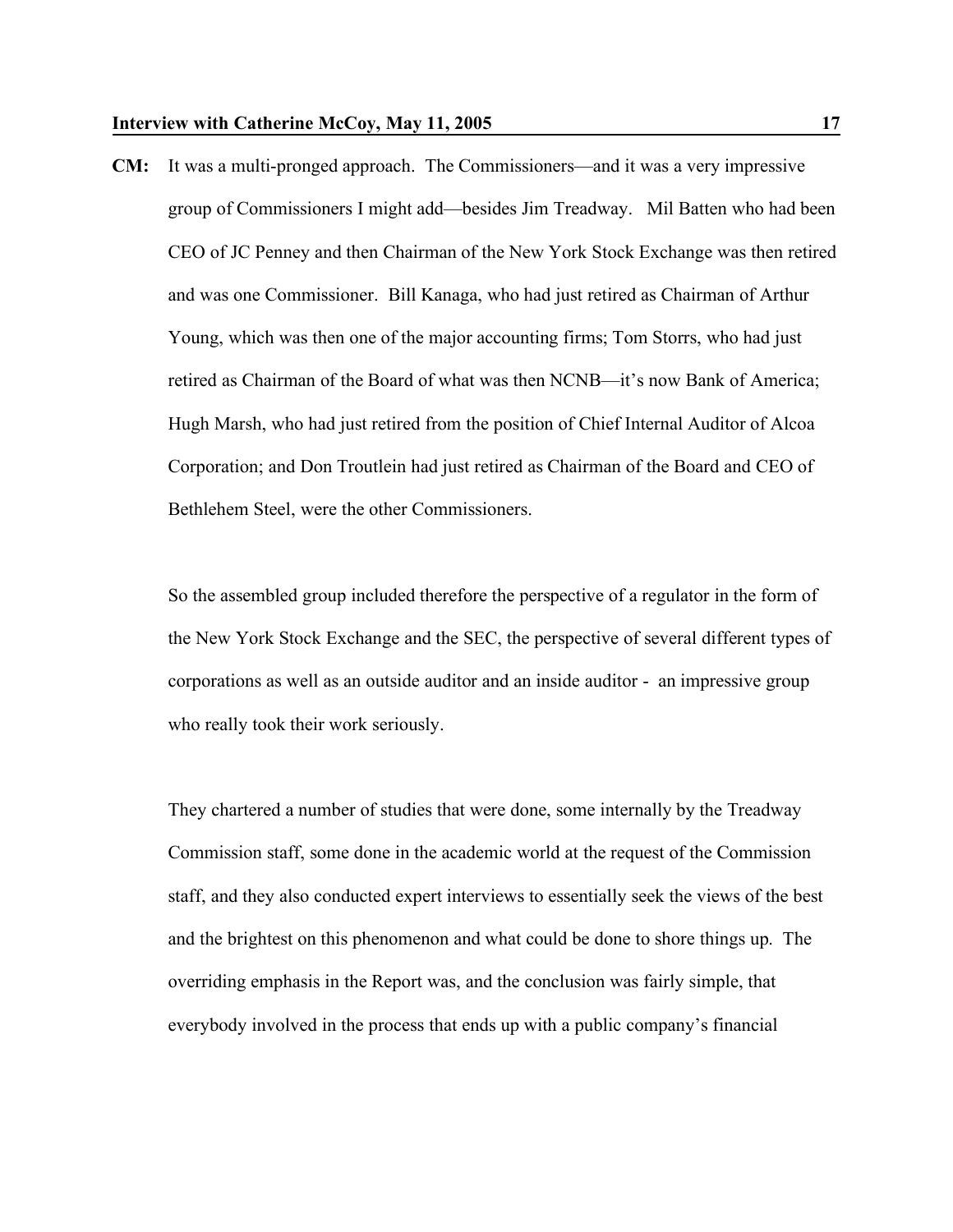reporting - everybody involved can do their job better and how that can happen is an improved tone at the top.

The internal auditor and internal control systems were seen as an insufficiently used resource in that process and a lot of emphasis in the report went to that: internal control systems should not be an afterthought, should not be under the responsibility of the same people who produce the financial reporting. There should be a separate chain of command or reporting line directly to the Board, to the Audit Committee, to the CEO, so you don't have the fox guarding the chicken coop. Some very simple things that looked simple but in fact can make a difference. That was the overall theme there.

Some of the report's recommendations were acted upon immediately—those that were directed to the Auditing Standards Board to shore up the actual rules under which outside auditors do their work were adopted immediately. But others were never implemented those that required legislation or tough action that is expensive like requiring every public company to have an internal control system and internal auditor. The report done by a private sector group had no teeth in and of itself, so it simply sought to persuade those to whom it was addressed.

**MR:** So how does it feel to have been a General Counsel for that Commission and to see in 2002, with Sarbanes Oxley being adopted, those recommendations really come into their own in a sense and actually be implemented by Congress?